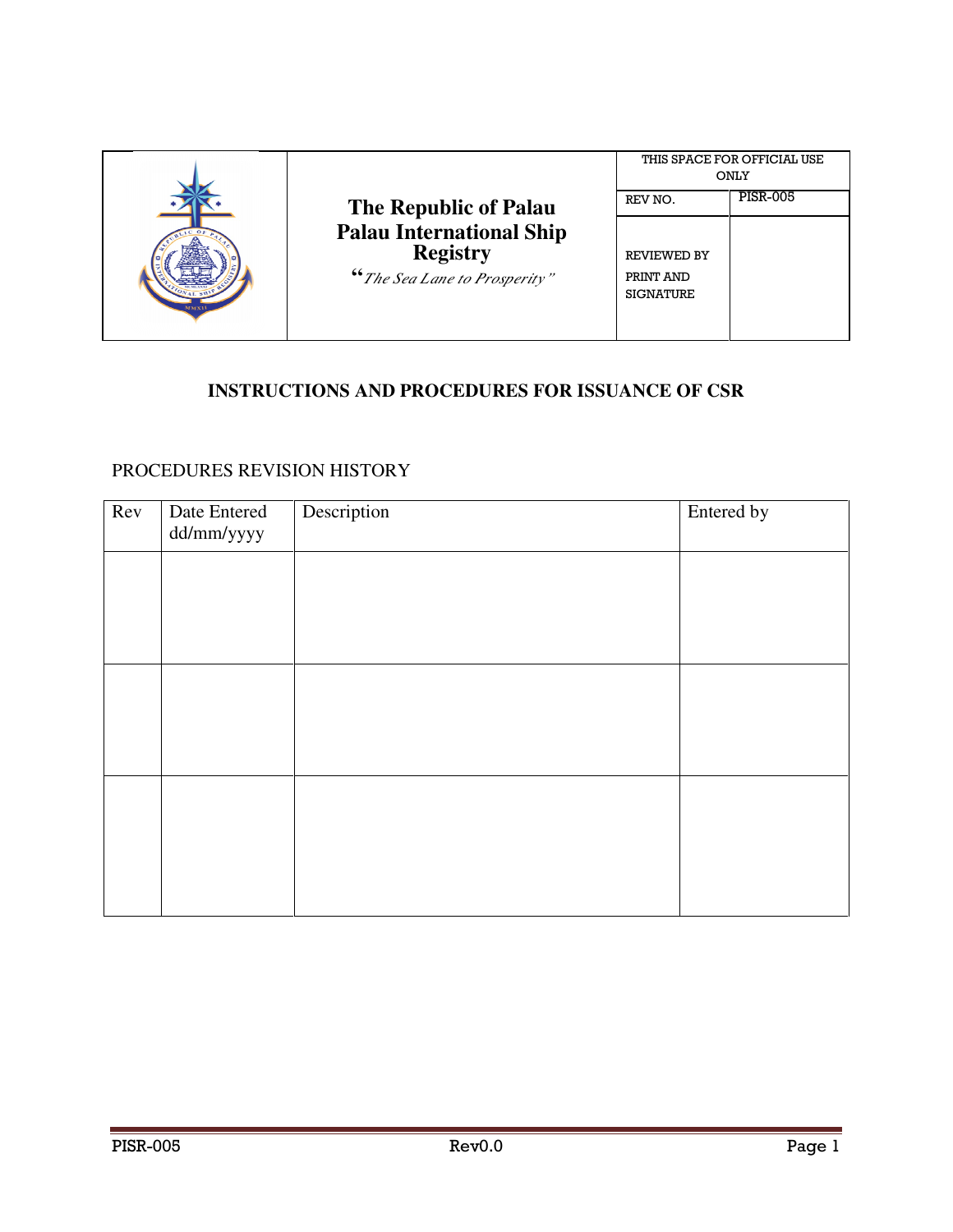### PROCEDURES FOR ISSUANCE OF CONTINUOUS SYNOPSIS RECORD

### 1. OVERVIEW

Every company and registered owner whose vessels engage on international voyages Chapter 1 of SOLAS 74/7 applies to and shall have onboard its vessels a valid continuous synopsis record (CSR) issued by this Administration.

### 2. CONTINUOUS SYNOPSIS RECORD – ATTESTATION LETTER

- 2.1 When vessel is provisionally registered under the Palau Flag, an CSR Attestation letter should be issued.
- 2.2 The Attestation Letter will be valid for three months in which the necessary documents for the issuance of the Continuous Synopsis Record should be provided.
- 2.3 Within three months from the registration of the vessel, the owner / vessel operator should provide the Palau Flag Administration with the following information for the issuance of the CSR:
	- 2.3.1 Document of Compliant DOC or Interim DOC
	- 2.3.2 Safety Management Certificate SMC or Interim SMC
	- 2.3.3 International Ship Safety Certificate ISSC or Interim ISSC
	- 2.3.4 Copy of previous deletion/ceased CSR unless:
		- a. The vessel is a new construction for which the Palau Flag will issue the first CSR to the vessel.
		- b. Ship was arrested and court release it by auction for which the Palau Flag will issue the first CSR to the vessel.
		- c. Vessel has been trading locally / nationally for which the Palau Flag will issue the first CSR to the vessel.
- 2.4 Instances in which the Previous Flag has not issued the Deletion CSR, but the Deletion Certificate is submitted to the Palau Flag Administration, the Palau Flag Administration may issue the CSR certificate by skipping one number. Such certificate will have a note in box 14 mentioning that:
	- 2.4.1 Submission of proof that ship-owner has requested previous flag that issuance of deletion CSR
	- 2.4.2 Owner will have 30 days to present to this Administration previous deletion CSR